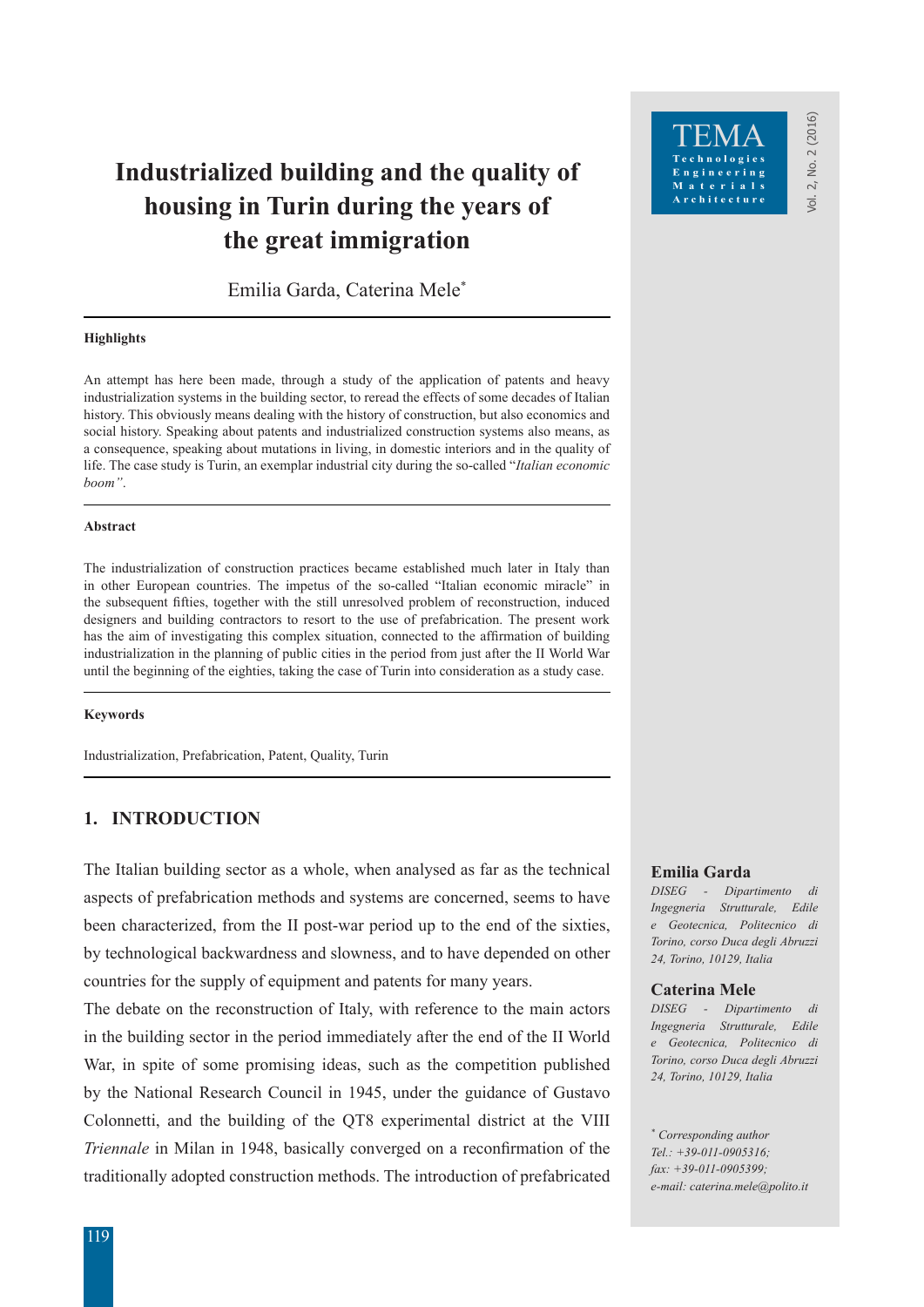elements, whether mounted off site or on site, and which characterized most of the Italian building production from the end of the II World War until the sixties, could still be described as being of a craftsman like type. Autonomous innovation, with the exception of a few experimental episodes, was limited and not very incisive. The organization and dimensions of building contractors in that period seem to be congruent with a work market that was prevalently characterized by poorly qualified workmanship, and this in fact constituted the main objective of the Fanfani Plan: to supply work to the enormous masses of unemployed people in the post-war period. Only later on did Law 167 of 1962, which put into practice the GESCAL Plan and introduced area plans, favour a change in scale, both in extension and scope, of public interventions. In fact, decisions were made to resort massively to prefabricated building technologies in order to resolve the housing problem of the great masses that had moved from the country and from the South of Italy to the city, on the wings of the so-called "*Italian economic miracle*". The regulations of the GESCAL Plan were in fact explicitly addressed to the promotion of the industrialization of building processes. For example, IACP from Milan built between 21500 apartments between 1962 and 1974. These built up areas included the Gallaratese district, Gratosoglio, Bovisasca, Fulvio Testi, and Olmi, although other apartments were also built in other municipalities in the Milan hinterland. Gallaratese was constructed by the Soberga construction company, using the French Costamagna system, which is based on the use of specific forms that are used for casting against preprepared fired brick elements. New construction systems, which in general were based upon the use of large prefabricated reinforced cement panels, were patented in Lombardy and Piedmont for walls and floors (e.g. the Sacie-Koncz system in Milan, the Borini system in Turin and the Teo system in Valdadige) as well as more complex tridimensional elements, such as the Zanussi-Farsura, Uniquarto, Triedro and Elle procedures. Large-sized, reusable, selfmounting, metallic formworks were built, and mixed techniques, in which the prefabrication of light-weight structures was juxtaposed with standardized and modular completion works, were tuned. Immense districts that were at a great distance from the centre arose around large Italian cities. These districts were thrown up in a hurry, with limited manpower, as the workers were frequently employed in other production sectors that were undergoing massive development, such as the metal and mechanical engineering industry, and in particular those connected to the automobile industry. These districts were mostly constructed using prefabrication systems imported from abroad, even though these systems were in part metabolized by Italian companies and in

#### *1. INTRODUZIONE*

*Il settore edilizio italiano nel suo complesso, analizzato per quanto riguarda l'aspetto tecnico dei metodi e dei sistemi di prefabbricazione, pare essere stato caratterizzato, a partire dal secondo dopoguerra fino alla fine degli anni '60, da arretratezze tecnologiche e lentezze, dipendendo per lungo tempo dagli altri paesi europei per la fornitura delle attrezzature e dei brevetti.* 

*Il dibattito sulla ricostruzione tra i principali attori del settore edilizio all'indomani della conclusione della seconda guerra mondiale, malgrado alcune promettenti spunti quali il concorso bandito dal Consiglio Nazionale delle Ricerche bandito nel 1945, sotto la guida di Gustavo Colonnetti, e la realizzazione del quartiere sperimentale QT8 all'VIII Triennale a Milano nel 1948, confluì in una sostanziale riconferma dei modi costruttivi della tradizione.* 

*L'introduzione di elementi prefabbricati a piè d'opera o fuori opera, che contraddistingue la maggior parte della produzione edilizia italiana, dalla fine del II conflitto mondiale ai primi anni '60 si connotava infatti ancora come di tipo "artigianale". L'innovazione autonoma, ad eccezione di alcuni episodi sperimentali, era scarsa e poco incisiva. L'organizzazione e la dimensione delle imprese edili in questo periodo appare congruente con un mercato del lavoro caratterizzato in prevalenza da manodopera scarsamente qualificata, che costituì anche il principale obbiettivo del Piano Fanfani: fornire lavoro all'enorme massa di disoccupati del dopoguerra. Solamente più tardi la legge 167 del 1962, con l'avvio del piano Gescal e l'introduzione dei piani di zona, favorì un cambio di scala, per estensione e portata, dell'intervento pubblico che scelse di ricorrere massicciamente all'edilizia prefabbricata per risolvere il problema abitativo delle grandi masse inurbate dalle campagne e dal sud Italia, sulla spinta del cosiddetto "miracolo economico italiano". Le norme del piano Gescal vennero infatti indirizzate in maniera esplicita alla promozione dell'industrializzazione del processo costruttivo.* 

*Per esempio tra il 1962 e il 1974 lo IACP di Milano realizzò 21.500 alloggi tra cui il quartiere Gallaratese, il Gratosoglio, la Bovisasca, il Fulvio Testi, l'Olmi, e in altri comuni dall'hinterland milanese. Il Gallaratese fu realizzato con l'uso del sistema francese Costamagna da parte dell'impresa Soberga, basato sull'uso di apposite forme per il getto su elementi in cotto predisposti. In Lombardia e in Piemonte vennero brevettati nuovi sistemi costruttivi, in generale basati su grandi pannelli prefabbricati in cemento armato per le pareti e per i solai (ad es. il sistema Sacie-Koncz a Milano, i sistemi Borini a Torino, il sistema Teo in Valdadige) oppure su più complessi elementi tridimensionali come i procedimenti Zanussi-Farsura, Uniquarto, Triedro ed Elle. Vennero realizzate casseforme metalliche automontanti di grandi dimensioni reimpiegabili, si misero a punto tecniche miste nelle quali alla prefabbricazione leggera della struttura si affiancava il completamento in opera*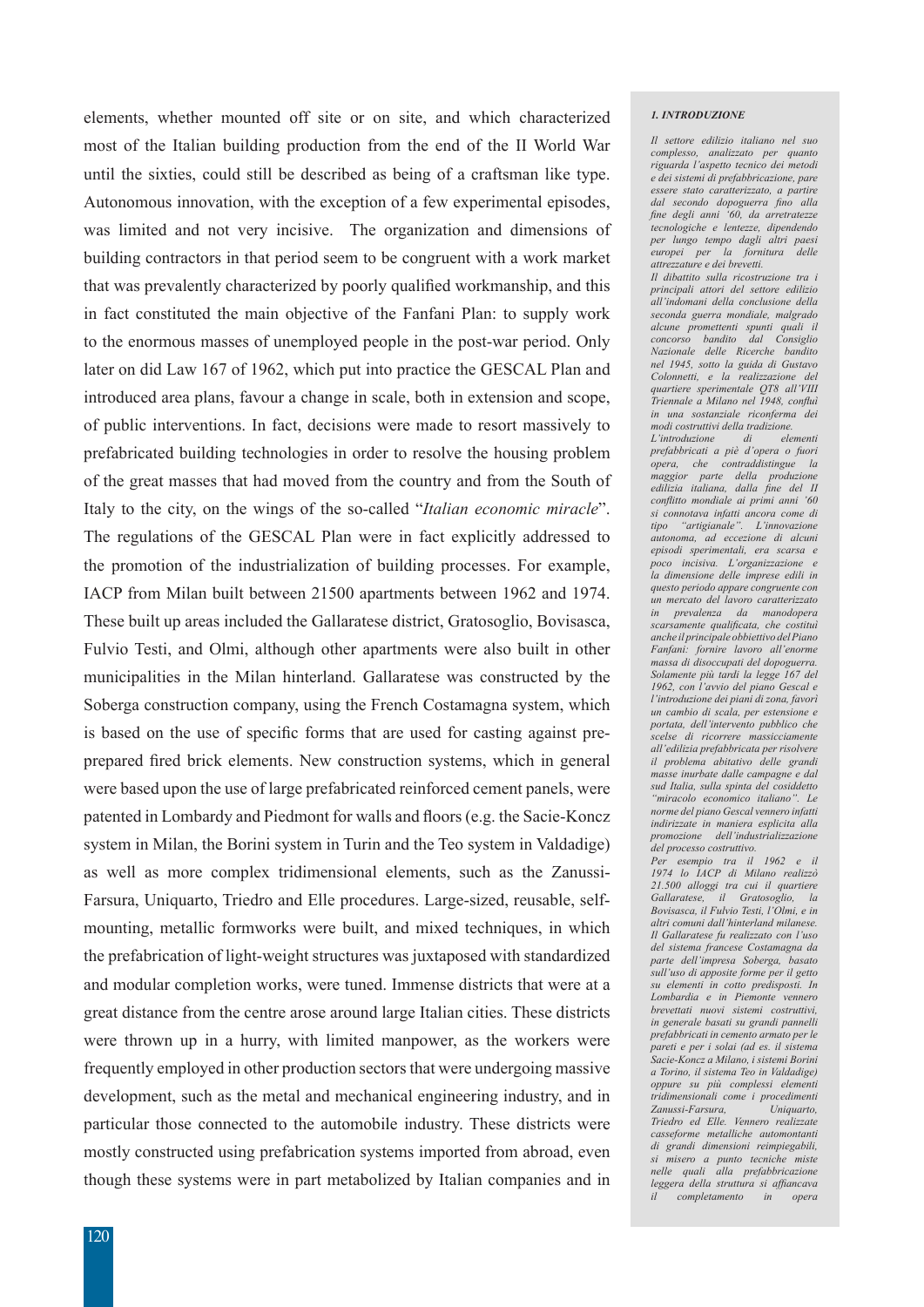some cases even modified by them. However, the technological potentialities of these systems were only explored partially, as speculative and economic logics of constructing large numbers of buildings in a quick way prevailed and were on occasion accompanied by phenomena of corruption or distortion of the public system. Between the end of the sixties and the beginning of the seventies, a new urbanistic and building vision emerged, in answer to the overall questionable results of the majority of interventions realized for the economic working-class buildings of that decade. This vision was driven by urbanistic and sociological ideas taken from other European countries, above all those from the North, and was focalized on the conception of large residential structures, as syntheses of cities and districts, divided into units according to the self-sufficient theory. From the legislative point of view, Law 865/1971 introduced new organizational and managerial elements into the public building program and entrusted the regions with the responsibility of the localization of the intervention areas; from a technological point of view, the planning was directed entirely toward integral prefabricated systems. The construction of megastructures implied a radical change in the productive and organizational layout of the building contractor companies, which, from necessity, had to be larger in order to obtain the economies of scale which were necessary to be able to support the large investments required for the new equipment. Moreover, the continuation of production was a fundamental condition in order to sustain the introduction of these industrialized processes on a vast scale.

### **2. STATE OF THE ART**

The main reason behind the industrial take-off in Italy was the motorization of the masses. The production of these vehicles was concentrated in the factories of the largest Italian metal and mechanical engineering firm, Fiat, of which Turin represented the propelling centre. Although Turin was already the most motorized province in Italy in 1961, with one car for every 10 inhabitants, in 1971 it became the Italian model of industrialized city of excellence, and reached a position in which 75.2% of all the workers in the Italian metal and mechanical engineering sector were employed there. The great immigration/ migration of workers and labourers from all over Italy reached a peak in 1961, with 76,000 new arrivals, and this led the number of inhabitants to increase to over a million. In the second half of the sixties, Turin in fact became the first "*southern*" metropolis in the North, with about 510,000 residents born in the South or on the islands living in the city. In those years, the building and demographic expansion in Turin, which was characterized by an almost total *standardizzato e modulare. Intorno alle grandi città italiane nacquero immensi quartieri, distanti dal centro, realizzati in fretta, con poca manodopera, ormai prevalentemente impiegata in altri settori produttivi in pieno sviluppo, come l'industria metalmeccanica, in particolare legata al settore dell'automobile. Questi quartieri furono realizzati in prevalenza con l'impiego di sistemi di prefabbricazione importati dall'estero, anche se in parte metabolizzati dalle imprese italiane e in qualche caso da loro modificati. Tuttavia le potenzialità tecniche di questi sistemi furono solo in parte esplorate, venendo a prevalere logiche speculative ed economiche del fare tanto e in fretta, talora accompagnate da fenomeni di corruzione o distorsione dell'apparato pubblico. Tra la fine degli anni 60 e l'inizio degli anni 70, in relazione agli esiti nel complesso discutibili della maggioranza degli interventi realizzati per l'edilizia economica popolare del decennio, si affermò una nuova visione urbanistica e costruttiva, sulla spinta di idee urbanistiche e sociologiche provenienti da altri paesi europei, soprattutto del nord, focalizzata sull'ideazione di grandi strutture residenziali, sintesi di città e quartiere, articolate unità in teoria autosufficienti. Dal punto di vista legislativo la legge 865/1971 introdusse nuovi elementi organizzativi e gestionali nei programmi di edilizia pubblica, affidando alle regioni la competenza per la localizzazione delle aree di intervento; dal punto di vista tecnico la progettazione venne* 

*ora affidata totalmente a sistemi di prefabbricazione integrale. La realizzazione delle megastrutture implicò un cambiamento radicale nell'assetto produttivo e organizzativo delle imprese edili, che aveva bisogno di una dimensione maggiore per realizzare le economie di scala in grado di sostenere i forti investimenti necessari per le attrezzature. La continuità della produzione era inoltre una condizione basilare per sostenere l'introduzione su vasta scala di questi processi industrializzati.* 

#### *2. STATO DELL'ARTE*

*Il decollo industriale dell'Italia ebbe il suo elemento centrale nella motorizzazione di massa, la cui produzione fu concentrata prevalentemente negli stabilimenti dalla più grande azienda metalmeccanica italiana, la Fiat, di cui Torino costituì il centro propulsore. Se nel 1961 Torino era già la provincia più motorizzata d'Italia, con un'auto ogni 10 abitanti, nel 1971 divenne il modello italiano della città industriale per eccellenza, arrivando ad occupare il 75,2% di tutti gli addetti nel settore metalmeccanico italiano. La grande immigrazione di operai e manovali provenienti da tutta Italia, toccò il suo apice nel 1961 con 76.000 nuovi arrivi e fece superare alla città il milione di abitanti. Nella seconda metà degli anni '60 Torino divenne di fatto la prima metropoli "meridionale" del nord, con circa 510.000 residenti in città e nella provincia nati nel Sud e nelle isole.*

*In quegli anni l'espansione edilizia e demografica di Torino - caratterizzata dalla quasi totale assenza o*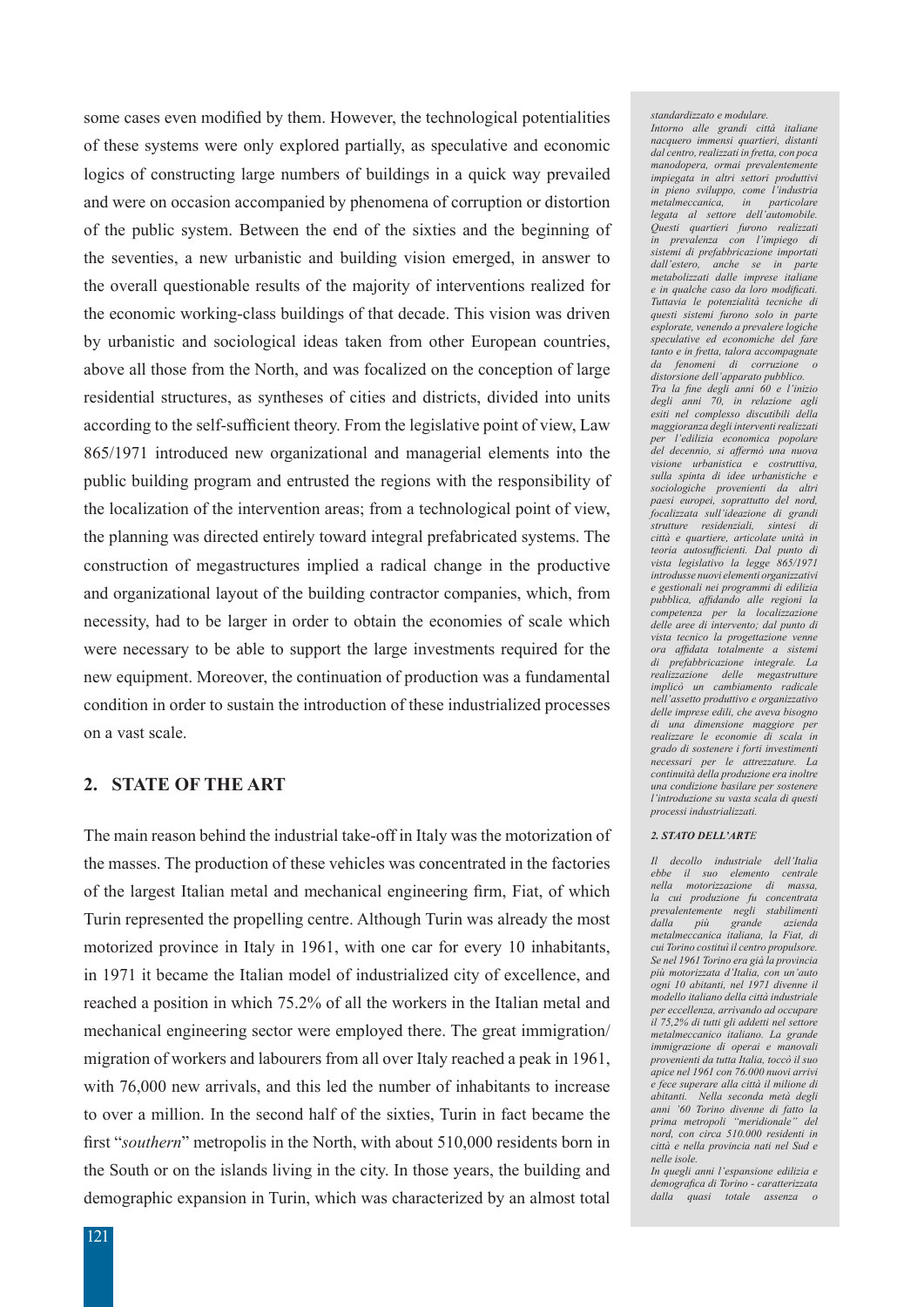absence or an inadequacy of urbanistic planning instruments, was concentrated above all in the outlying districts, where new and immense districts arose, further and further away from the city centre, destined to house the newly urbanized population.

These settlements, created according to the then public building plans, were built on the borders of the historical city, from the North to the South, in the plain areas, next to the ancient network of farmsteads, which, up to the years of the Second World War, had constituted the backbone of the agricultural economy of the region, and which were gradually knocked down because of the continuous spread of the "*cement*" districts. The main examples of the construction of the suburbs of Turin, in the 1950-1970 twenty-year period, by the public building sector are: Falchera district to the North, corso Taranto to the North East, the Vallette district to the North West and the Mirafiori Sud district to the South. Smaller construction examples were in part introduced into the already consolidated urban fabric and in part into the semi-centralized areas. From the technological point of view, the first important interventions date back to period of the INA-Casa program, and they were constructed with traditional methods and materials; the subsequent constructions, from the GESCAL Plan onwards, were mainly activated by resorting to industrialized *inadeguatezza degli strumenti di programmazione urbanistica - si*   $\emph{concentrò}$  prevalentemente *periferie dove sorsero, sempre più lontani dal centro cittadino ed immensi quartieri destinati ad accogliere la popolazione appena inurbata.*

*Questi insediamenti, realizzati secondo i piani di edilizia pubblica, vennero edificati ai margini della città storica, da nord a sud, nelle aree di pianura, accanto all'antica rete di cascinali che fino agli anni della II guerra mondiale costituivano da secoli l'ossatura dell'economia agricola della regione, e che progressivamente vennero abbattuti a causa della continua avanzata dei nuovi quartieri. Gli episodi principali, della costruzione della periferia torinese nel ventennio 1950-1970, da parte dell'edilizia pubblica, sono rappresentati a nord dal quartiere Falchera, a nord est da corso Taranto, a nord ovest dalle Vallette a sud dal quartiere Mirafiori sud. Insieme a questi grandi interventi vennero declinati in parte nella periferia già consolidata nel tessuto cittadino e in parte in aree semicentrali, episodi minori. Dal punto di vista tecnico i primi importanti interventi appartengono alla stagione del programma Ina Casa e furono realizzati con metodi e materiali costruttivi tradizionali; le successive realizzazioni, dal piano Gescal in poi, vennero attuate prevalentemente con il ricorso alle tecniche industrializzate, con esiti talora piuttosto discutibili che paiono* 



*Figure 1. Perspective of the buildings in the South Mirafiori district, block 1 (drawing from the the ATC archive, Turin).*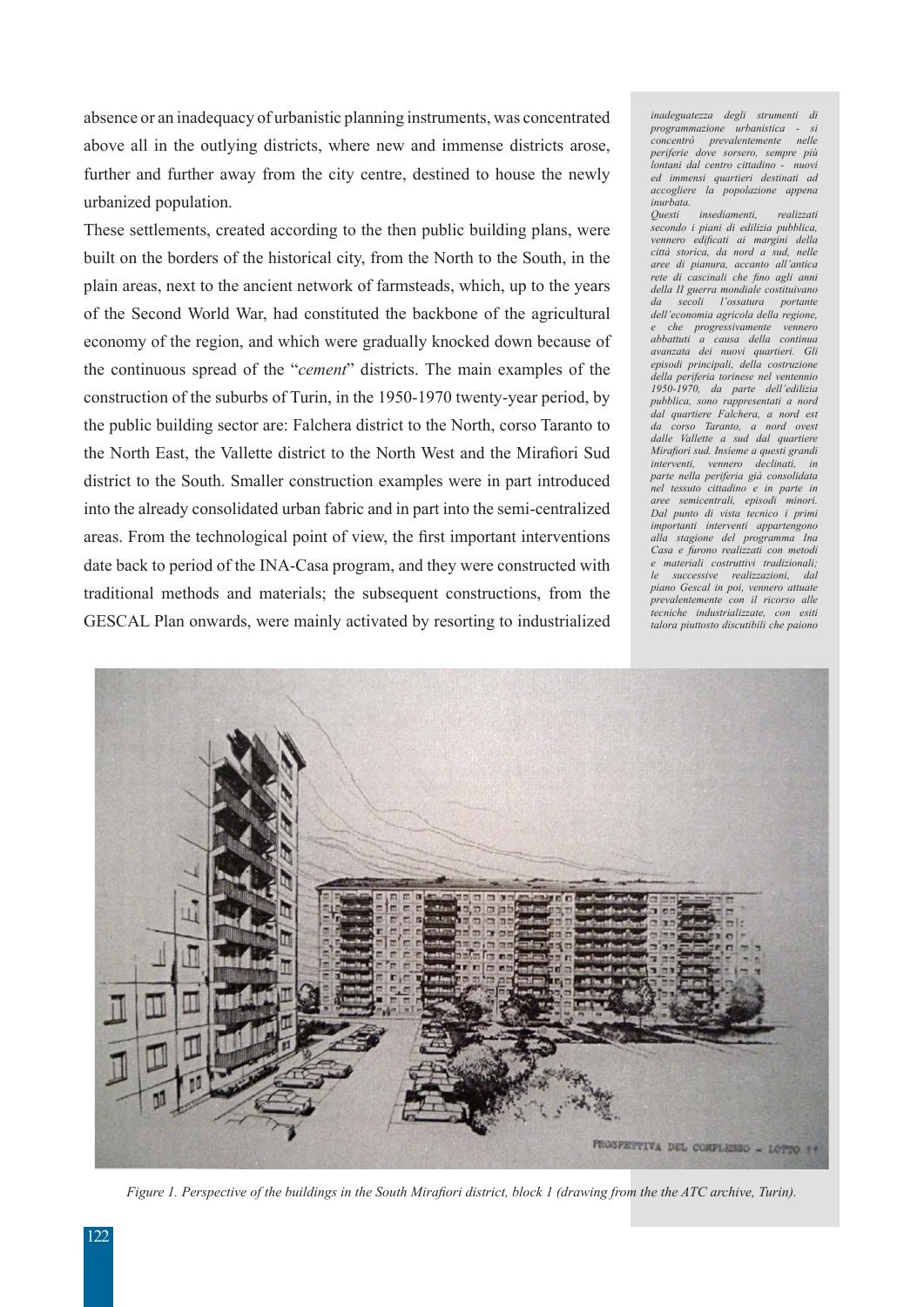techniques; this sometimes resulted in rather questionable results which, however, were in line with the national events. Even the experimentations that can be considered positive overall, such as the extensive site of the first Mirafiori Sud nucleus, were not so incisive in promoting widespread examples of quality and innovation in a building sector, such as in the Italian one, which was conditioned by a remarkable cultural and technological backwardness.

# **3. METHODOLOGY**

An attempt has here been made, through a study of the application of patents and heavy industrialization systems in the building sector, to reread the effects of some decades of Italian history. This obviously means dealing with the history of construction, but also the history of economics and social services. The research that has been conducted into the compliance between construction systems and building types has made it possible to trace a red line between the struggle for houses, the dreams and disenchantment of the protagonists, the role of cooperatives and of building companies, the state interventions, the legislative uncertainty and the land growth mechanisms, on a background of an economic sector, that is, the construction sector, which has long been in a perennial state of crisis and backwardness. To this aim, 5 construction systems and procedures have been analysed: the Barets system, the Co.Im.Pre-Skarne system, the Tracoba system, the Estiot system and the Coffrage-tunnel procedure, while 7 districts have been chosen as application samples of the aforementioned patents: the Mirafiori Sud Gescal district, the via Artom M22, M 23 and M 24 districts, the zone E 7 corso Taranto Peep district, the zone E 2 Peep district, which is known as "Falchera Nuova", the via Tollegno lots 2 and 3 zone E8 Peep district, the via Reiss Romoli lots 2 and 4 zone E14 Peep district and the via Stefano Tempia lots 3 and 4 zone E 23 Peep district. Critical and residual quality issues have emerged, from a cross analysis of the aforementioned data, here intended as a privileged observatory of living, in turn intended as a synthesis of theoretical reflection, technological experimentation, bargaining and mediation elements of the user's needs, which are in continuous evolution. Some suggestions, taken from the examination of the seven sample districts, have been given as examples. The Mirafiori Sud GESCAL district: what has been demonstrated to be a ghetto district, with elevated social tensions, has maintained the evocative and aristocratic name of Mirafiori, which was derived from *Miraflores*, the castle donated by Carlo Emanuele 1, the Duke of Savoy, to Catherine of Habsburg. The district has been divided into three built-up nuclei over a period of twenty years. The first group, which introduced the local way to heavy prefabrication,

123

*in linea con le vicende nazionali. Anche sperimentazioni nel complesso positive come il grande cantiere del primo nucleo di Mirafiori Sud furono scarsamente incisive nel promuovere elementi di qualità e innovazione diffusa in un settore edilizio, come quello italiano, condizionato da forti arretratezze culturali e tecnologiche.*

#### *3. METODOLOGIA*

*Attraverso lo studio dell'applicazione in edilizia di brevetti e sistemi d'industrializzazione pesante si è tentato di rileggere alcuni decenni della nostra storia. Si tratta senza dubbio di storia della costruzione ma, anche di storia economica e di storia sociale. Nella ricerca di rispondenza fra sistemi costruttivi e tipi edilizi è stato possibile rintracciare il filo rosso della lotta per la casa, i sogni e il disincanto dei suoi protagonisti, il ruolo delle cooperative e delle imprese di costruzione, l'intervento statale, l'incertezza legislativa e i meccanismi di crescita fondiaria, sullo sfondo di un comparto economico - quello edilizio - sempre in perenne stato di crisi e di arretratezza.* 

*A tale scopo sono stati analizzati 5 fra sistemi e procedimenti costruttivi: il Sistema Barets; il Sistema Co.Im. Pre.- Skarne; il Sistema Tracoba; Il Sistema Estiot; il Procedimento Coffrage-tunnel e 7 quartieri scelti come campioni di applicazione dei brevetti stessi: il Quartiere Gescal di Mirafiori sud; i Quartieri M 22, M 23, M 24 di via Artom; il Quartiere Peep zona E 7 di corso Taranto; il Quartiere Peep zona E 2 denominato "Falchera Nuova"; il Quartiere Peep zona E 8, lotti 2 e 3 di via Tollegno; il Quartiere Peep zona E 14, lotti 2 e 4 di via Reiss Romoli; il Quartiere Peep zona E 23, lotti 3 e 4, di via Stefano Tempia. Dall'analisi incrociata dei dati sopracitati sono stati evidenziati elementi di criticità e di qualità residua in ogni quartiere inteso, come osservatorio privilegiato dell'abitare e sintesi di elementi di riflessione teorica, sperimentazione tecnica, contrattazione e mediazione di esigenze di un'utenza in continua evoluzione. Si riportano, a titolo di esempio, alcune suggestioni derivate dalla lettura dei sette quartiericampione.* 

*Mirafiori sud: quello che si è poi dimostrato essere un quartiere ghetto a elevata tensione sociale conserva il nome evocativo e aristocratico di Mirafiori che deriva Miraflores, il castello donato nel 1958 dal Duca di Savoia Carlo Emanuele I a Caterina d'Asburgo. Il quartiere risulta suddiviso in tre nuclei edificati nell'arco di vent'anni. Il primo nucleo - che apre la via torinese alla prefabbricazione pesante - è un complesso di 798 vani costruito, come una parte del secondo, dall'impresa Borini con il sistema Barets. La tipologia costruttiva adottata ne condiziona l'impianto urbanistico che appare di estrema rigidità, con impostazione a pettine, ovvero basato sull'asse centrale costituito dalla strada che serve i singoli blocchi costruiti con pannelli eseguiti a piè d'opera e montati con una gru che si sposta su binari. Poche sono le varianti concesse dal sistema e lo sforzo dei progettisti si concentra invano sul tentativo di*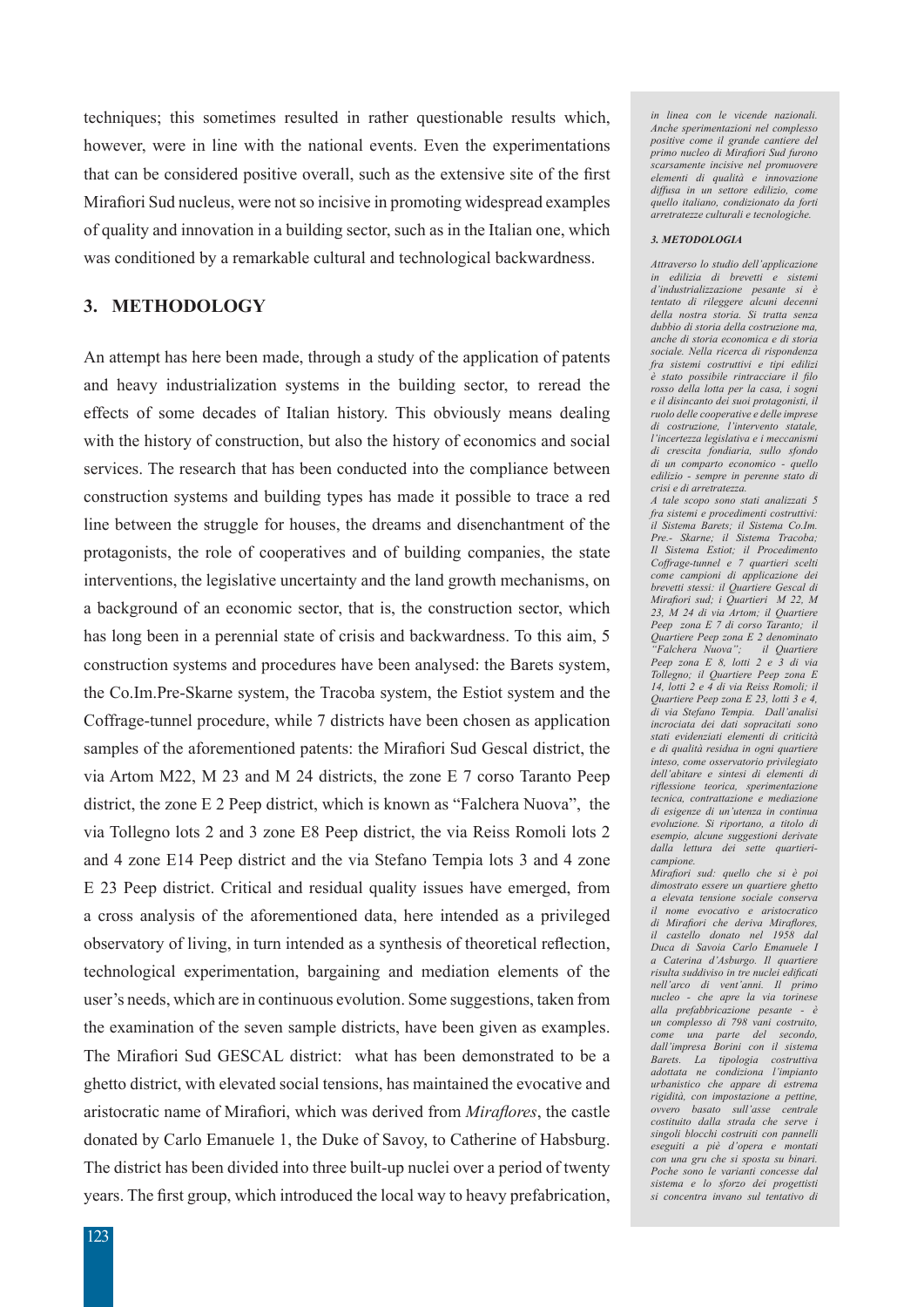is a complex of 798 rooms that were constructed, in the same way as a part of the second group, by the Borini contractor company, using the Barets system. The construction typology that was adopted conditioned the urbanistic installation, which appears to be extremely rigid and in a comb-like setting, that is, constructed around the central axis, which is made up of the road that leads to the individual blocks of apartments. These blocks were built with panels that were constructed at the work site and mounted using a crane that moved along tracks. Very few variations were permitted by this system, and the efforts of the designers were concentrated, without success, on attempts to make the appearance less monotonous. The second part of the second nucleus and the first of the third were built by the Co.Im.Pre. construction company, who used their own Co.Im.Pre-Skarne patent. The last part of the third lot was constructed by the S.IM.E.T. and Recchi, who adopted the Tracoba I system. From an analysis of these three nuclei together, it can be observed that some adjustments were made. Starting from the almost complete lack, or rather of the postponement of the construction of the services for those residences, that is, from institutional ones, such as schools, commercial services, meeting and relaxation places, to the lack of integration with the rest of the urban context, in such a way as to render – if not optimal, but at least acceptable – *"the relationship between the new citizen and his city"* (Belloni M.C., 1993). These congenital defects were due to the absolute lack of *"that strong and rational comprehensive urbanistic process that has never really triumphed in Turin, and surely did not in the period between the end of the seventies and the beginning of the eighties"* (Mela A., 1989). The via Artom M 22, M 23 and M 24 districts: an archetypal image of the deterioration and alienation of the suburbs of large industrial cities, via Artom tells the story of emergency housing that then, almost immediately, was changed into residence buildings. The thesis of the "culpable ghettoization" underlying the transformation of the shack dwellings in via Artom can be confirmed from the policies adopted to assign the apartments. However, rather than the assignment policies, it would perhaps be more apt to speak about "compulsory recruitment" of the more marginalized urban proletariat and sub-proletariat. The logical consequence of this policy was the social and internal housing segregation of the tenants in via Artom, in comparison to the other inhabitants in the area. via Artom is the story of a class battle, but it is also and above all the story of a situation of incomprehension, exacerbated by the times and prejudices, the story of a lack in dialogue between the citizens and the public administration offices, which, through the Urban Regeneration Program (PRU), have only recently found an unexpected happy ending which has resulted in the difficult attainment

*rendere meno monotoni i prospetti. La seconda parte del secondo nucleo e la prima del terzo è stata costruita dall'impresa Co.Im.Pre. con l'utilizzo derivatio Co.Im.Pre. - Skarne. L'ultima parte del terzo lotto è stata costruita dalle imprese S.IM.E.T - Società Immobiliare Edile Torino e Recchi che hanno adottato il sistema Tracoba I. Analizzando questi tre nuclei nel loro insieme si possono riscontrare alcune criticità. A partire dalla quasi totale assenza o, meglio, dallo slittamento temporale con il quale vennero realizzati i servizi alla residenza da quelli istituzionali come le scuole ai servizi commerciali, ai luoghi di ritrovo e di svago per arrivare alla mancata integrazione con il resto del costruito urbano, in modo da rendere - se non ottimale per lo meno accettabile - la relazione tra il nuovo cittadino e la propria città. Questi vizi congeniti trovano la loro radice nell'assoluta mancanza di un'appropriata programmazione urbanistica. Via Artom: immagine archetipa del degrado e dell'alienazione delle* 

*periferie delle grandi città industriali. È la storia di un'emergenza abitativa trasformatasi poi, quasi da subito, in permanenza edilizia. La tesi della ghettizzazione colposa sottesa al trasferimento dei baraccati in via Artom trova conferma nella politica di assegnazione degli alloggi ma, più che di politica di assegnazione, sarebbe forse meglio parlare di reclutamento coatto dalle classi più emarginate del proletariato e sotto proletariato urbano. Logiche conseguenze di questa politica sono state la segregazione sociale e quella alloggiativa interna degli inquilini di via Artom rispetto agli altri abitanti del quartiere. Via Artom è la storia di una lotta di classe, ma anche e soprattutto la storia di un'incomprensione, esacerbata dal tempo e dai pregiudizi, la storia di un mancato dialogo fra cittadini e amministrazione pubblica che solo di recente, con il Programma di Rigenerazione Urbana (PRU) si è riavviato, attraverso la difficile conquista della fiducia fino alla ricostruzione di un'identità e di un'appartenenza avvenuta - paradossalmente in modo tardivo - proprio in occasione dell'abbattimento di due degli otto edifici che componevano il quartiere e che hanno fatto emergere valori di comunità prima sconosciuti anche agli abitanti stessi.*

*Corso Taranto: è forse qui che si è consumato il momento più aspro e difficile delle lotte operaie e delle rivendicazioni sociali, che dai cancelli delle fabbriche dilagano al tema della casa e della qualità della vita in città. Gli abitanti insoddisfatti dalla risposta pubblica si sono organizzati in gruppi politici autogestiti: i comitati spontanei che hanno proposto soluzioni progettuali dal basso, alternative e partecipate. Il quartiere un complesso edilizio di 10 fabbricati a 10 piani con 4 scale e di 6 fabbricati a 7 piani con 6 scale, per un totale di 652 alloggi, realizzati in soli 10 mesi, fondazioni comprese, con l'utilizzo di 16.300 pannelli (Sistema Estiot); al ritmo di tre alloggi al giorno in officina e di 4 montati in opera - ha evidenziato da subito preoccupanti segni di degrado complice anche una non sempre limpida gestione*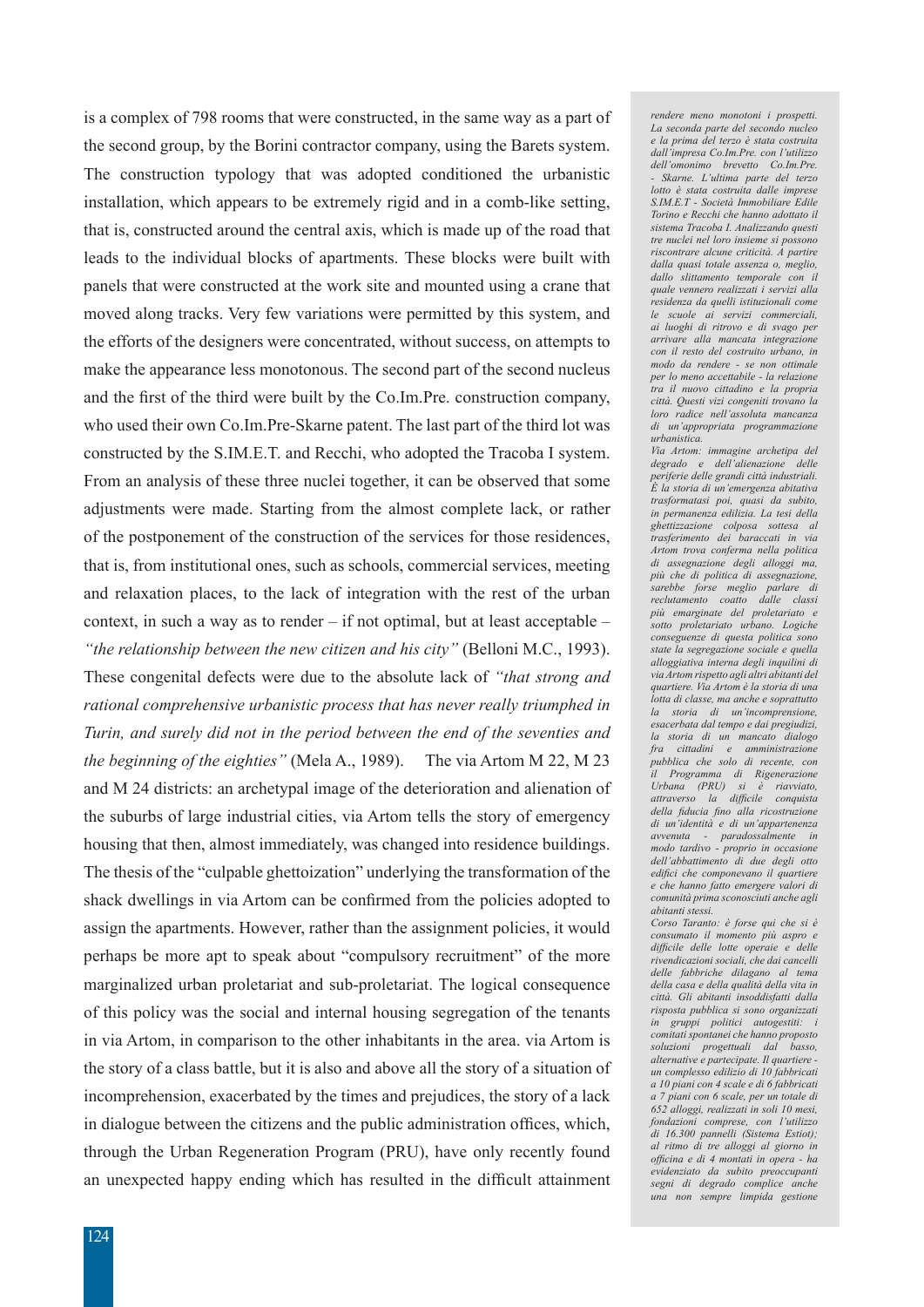of the trust of the citizens. This, in turn, has resulted in the reconstruction of an identity and the feeling of belonging, which was obtained - paradoxically in a late manner- thanks to the knocking down of two of the eight blocks of apartments that made up the district, which in turn has resulted in the emergence of community values that were previously unknown to the inhabitants of that area.

Corso Taranto zone E7 Peep district: "*District 33, which was desired, chased after and conquered as the promised land in 1967, and which turned out to be a bitter reality in the following years"*, represents the harshest and most difficult moment of the workers' struggle and of social vindication. The workers, from the factory gates, ran rampant on the themes of houses and quality of life in the city. The inhabitants, unsatisfied by the public response, organized themselves in self-managing political groups; the spontaneous committees, which *"from below"* proposed alternative and participated in design solutions. The district, a building complex made up of 10 buildings, each with 10 floors and 4 stairways, and of 6 buildings, each with 7 floors and 6 stairways, for a total of 652 apartments, which, including the foundations, was constructed in just 10 months, utilizing 16.300 panels. With three apartments being prepared per day in the workshop and 4 being mounted on the site, the complex showed worrying signs of decay right from the start: *"The internal walls are swelling with dampness and are falling to pieces, and the floors, under a thin layer of plastic, are overflowing with beetles"*. The not always transparent management of the work contracts also played a decisive role: "*The various plants were acquired from companies on the verge of bankruptcy – they broke immediately and it was not possible to buy spare parts"* (in particular in corso Taranto, as mentioned in "La Gazzetta del Popolo", in the Turin chronical, Turin, 10 November, 1974). The building complex, that is, two long rows of identical buildings separated by a strip of dusty ground in the centre, seems to more than anything synthesize the feeling of discouragement and of alienation produced by these types of interventions.

Zone E 2 Peep district, known as *"Falchera Nuova"*: the last workers' outpost in the suburbs to the North of the city, this large public residential housing district, which was built in the Falchera region between the nineteen fifties and seventies, has come to the attention of the observatory because of its "marginal" construction nature, in both a metaphoric and evocative sense, as an exclusive and self-excluding satellite city, and in the economic sense, connected to the inertia on the real-estate market, because of the rigidity of the movement of the population which is inevitably imposed. The original project for this district foresaw three distinct settlements: Falchera vecchia (the

*degli appalti tanto ché l'insieme edilizio - due lunghe file di palazzi tutti uguali separati da una striscia di terreno polveroso al centro - sembra sintetizzare più di altri il senso dello sconforto e dell'alienazione prodotto da questo tipo d'interventi.*

*Falchera Nuova: ultimo avamposto operaio alla periferia nord della città. Il grande comprensorio di edilizia residenziale pubblica realizzato in regione Falchera fra gli anni cinquanta e gli anni settanta del secolo scorso, s'impone all'attenzione dell'osservatore per il suo carattere di costruzione di confine: sia in senso metaforico-evocativo di città satellite come ghetto esclusivo e autoescludente, sia in senso economico, legato all'inerzia prodotta sul mercato immobiliare per la rigidità che, inevitabilmente, impone al movimento della popolazione. Il progetto del comprensorio prevedeva inizialmente tre insediamenti distinti: Falchera vecchia, Falchera nuova e Villaretto. Quest'ultimo non fu mai realizzato poiché coincidente con il tracciato della - allora in costruzione - tangenziale urbana in prossimità di un suo svincolo. I circa venti anni circa che separano la costruzione di due insediamenti ne segnano profondamente le caratteristiche in termini di consistenza materica e di esito architettonico; oltre al differente clima sociale, politico ed economico nel quale furono voluti e ideati: Il clima euforico quanto impudente della ricostruzione anche se segnato da una visione statica e aspecifica dei modelli di vita il primo, e il clima cupo e asfittico del terrorismo e della tensione sociale degli anni di piombo il secondo. In termini costruttivi questo intervallo temporale, ha significato anche il passaggio da una tradizione edilizia di matrice ancora artigianale - tesa a un'accurata risoluzione dei nodi e dei dettagli, anche minori, pur nella direzione di una standardizzazione e tipizzazione di alcuni elementi - a una prassi edificatoria per l'emergenza, dove dimensione dell'intervento e brevità dei tempi di realizzazione diventano gli indicatori-chiave in una progettazione che muove i primi passi verso la via dell'industrializzazione e dell'unificazione (Sistemi Co.Im.Pre Skarne; Tracoba I).* 

*Via Tollegno: il primo esempio in Torino di applicazione del sistema di prefabbricazione ad U rovesciate, Coffrage-tunnel, di importazione francese introdotto e adattato al mercato italiano con la collaborazione del Consorzio di Cooperative di Produzione e Lavoro Emiliano. L'uso di questa tecnologia d'importazione ha inevitabilmente condizionato l'esito architettonico dell'intervento che, complice anche la volontà di minimizzazione dei costi di costruzione, ha portato alla concentrazione in un'unica struttura urbana degli alloggi e dei relativi servizi, esasperando così la concezione megastrutturale. E' solo nel disegno degli alloggi di "mirabile impianto" che i progettisti sono riusciti a coniugare le diverse esigenze: di rispondenza strutturale (sfruttando appieno le potenzialità offerte dal sistema costruttivo), pragmatiche (attraverso la rispondenza ai dettami imposti dalle norme Gescal) e di flessibilità (ritagliando spazi dedicati*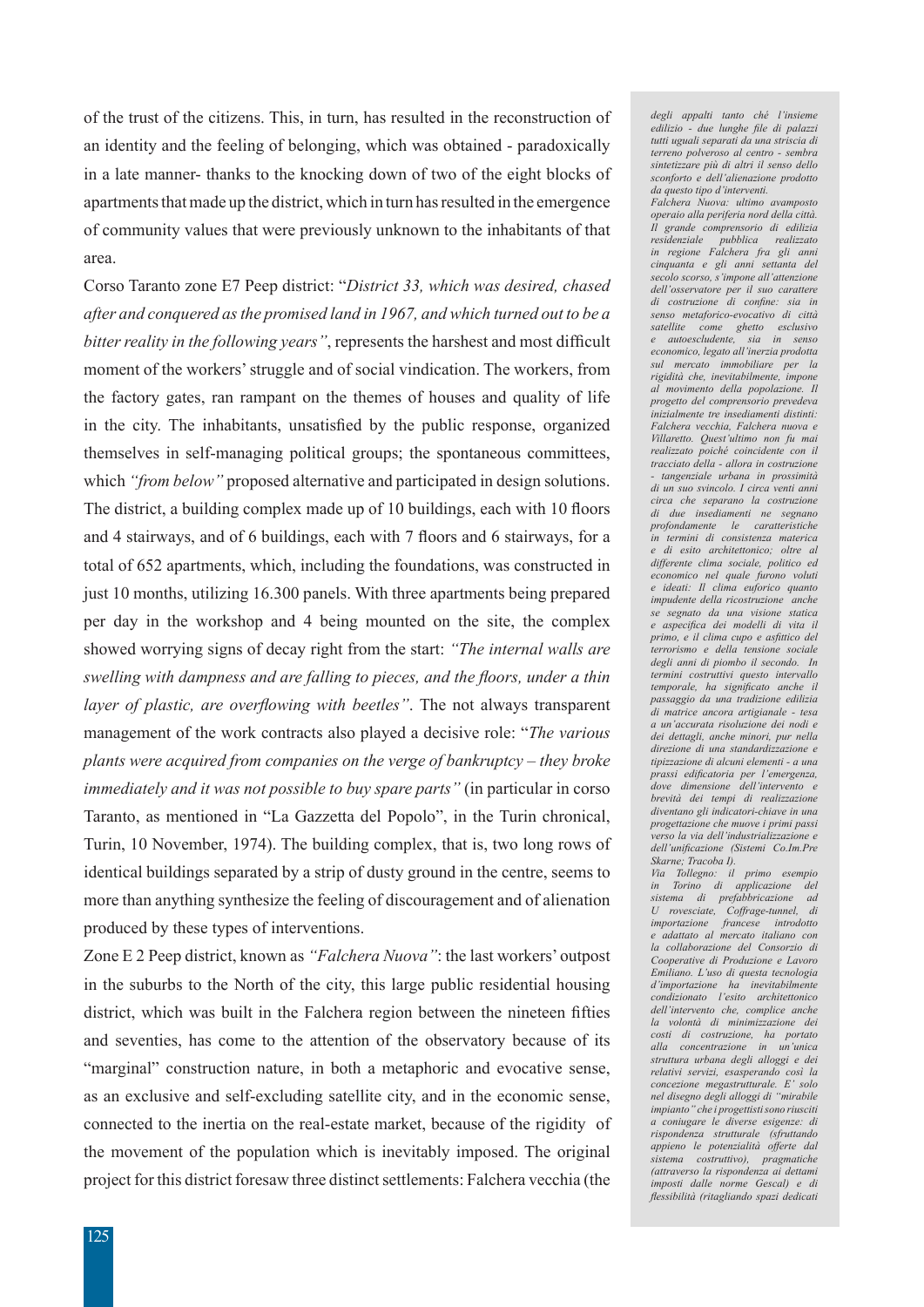original Falchera area), Falchera nuova (the new Falchera area) and Villaretto. The later has never been constructed as the chosen area coincided with the layout of the then under construction urban ring-road, close to a slip road. The almost twenty years that separate the construction of the two settlements profoundly affected their characteristics, in terms of material consistency and architectonic result, but also in terms of the different social, political and economic climates in which they were desired and conceived. The former was marked by a "euphoric as much as brazen reconstruction" climate, even though "marked by a static and nonspecific view of the life models" while the latter was marked by a gloomy and asphyxiated climate of terrorism and social tension of the *"anni di piombo"* (years of lead). In constructive terms, this time interval also witnessed the passage from the still traditional craftsman like building practices, which were aimed at ironing out the knots and details, including even those of minor importance, although always in a direction of standardization and typification of some elements, to building practices for emergencies, where the dimensions of the intervention and the shortness of the construction times became the key indicators of a design process that was taking the first steps toward industrialization and unification.

Via Tollegno lots 2 and 3 zone E8 Peep district: this district was the first in Turin to introduce the application of the reverse U prefabricated system, which is known as the Coffrage - tunnel. This system was imported from France and adapted to the Italian market, thanks to the collaboration with the Emilian Consortium of Production and Work Cooperatives. The use of this imported technology inevitably conditioned the architectonic outcome of the interventions, which thanks also to the desire to minimize the construction costs, led to the concentration of the apartments and the relative services in a single structure, thus aggravating the mega-structural conception of the constructivist inspiration. It is only through the design of *"admirable facility"*  apartments that the designers were able to combine the different needs: of structural compliance (taking full advantage of the potentialities offered by the construction system), of pragmatic compliance (through compliance with the dictates imposed by the GESCAL regulations) and of flexibility compliance (creating dedicated and interchangeable spaces, although within the rigidity of the industrialized system, in order to adhere as much as possible to the wishes of the user, who, through the newly created participation mechanism set up by the cooperatives, finally became the buyer and user of his own house, and no longer just a passive subject but an actor who was able to choose and direct the design choices).

Via Reiss Romoli lots 2 and 4 zone E 14 Peep district: in this district, which

*e interscambiabili pur nella rigidità del sistema industrializzato per aderire il più possibile ai desideri di un'utenza che - attraverso il neonato meccanismo della partecipazione messo a punto dalle cooperative diventa finalmente committente e utente della propria casa, non più soggetto passivo ma attore in grado di scegliere ed indirizzare le scelte progettuali.* 

*Via Reiss Romoli: in questo progetto, nato in un territorio di frontiera, ai limiti fra città e campagna i progettisti hanno voluto creare una sintesi fra i due paesaggi: urbano ed extraurbano, recuperando sia lo schema a corte tipico degli isolati urbani torinesi - accentuato anche dalla presenza del portico, passante anche in senso trasversale e rivisitato in chiave tecnologico-costruttiva attraverso la sostituzione delle tradizionali colonne con setti in calcestruzzo armato prefabbricati - sia il tema degli edifici rurali piemontesi dove l'aia, situata in posizione baricentrica, diventa il fulcro geometrico ed effettivo della vita collettiva. L'austerità degli edifici, previsti a elevata modularità per consentire l'utilizzo di tecnologie industrializzate, è compensata dallo studio dettagliatissimo degli interni che ha condotto - proprio per la complessità dei vincoli al contorno - soluzioni progettuali decisamente innovative rispetto alla produzione edilizia corrente della Torino di quegli anni.* 

*Via Stefano Tempia: forse l'ultimo monumento urbano di Torino - significativamente entrate nell'immaginario collettivo non con il nome dei progettisti ma con quello del costruttore che nello specifico fungeva anche da stazione appaltante: la cooperativa edilizia a proprietà indivisa Giuseppe di Vittorio - le due torri gemelle costituiscono ancora oggi un point de repère, un elemento stabilizzante nel paesaggio dissestato della periferia nord della nostra città dove il registro ordinatore della maglia urbana si perde e lascia spazio al caos e al disorientamento. Questo singolare insieme edilizio, pur ospitando circa un migliaio di persone in duecentoquaranta alloggi a proprietà indivisa, si può considerare ancora edificio e non pezzo di città dal disegno unitario. Questo anche grazie all'impegno dei progettisti che hanno saputo, attraverso la contrattazione delle varianti al piano particolareggiato, ottenere soluzioni il cui senso è, ancora prima che tecnico, architettonico e spaziale. Ciò, a partire dall'uso della tecnologia costruttiva a setti cementizi sottili che, utilizzati a quinta - cioè a profilo nettamente sporgente dal filo murario - sezionano in senso verticale il volume complessivo recuperando con un effetto di slancio in altezza il relativo allargamento di pianta reso necessario dalla volontà di sviluppare lungo il fronte sud il maggior numero possibile di locali. Particolare cura è stata posta alla distribuzione interna degli alloggi riuscendo a superare - attraverso la scelta del taglio dei locali a cannocchiale a conformazione rettangolare accentuata - i vincoli e le rigidità imposti dal sistema ed esaltare la componente fruitiva e panoramica.*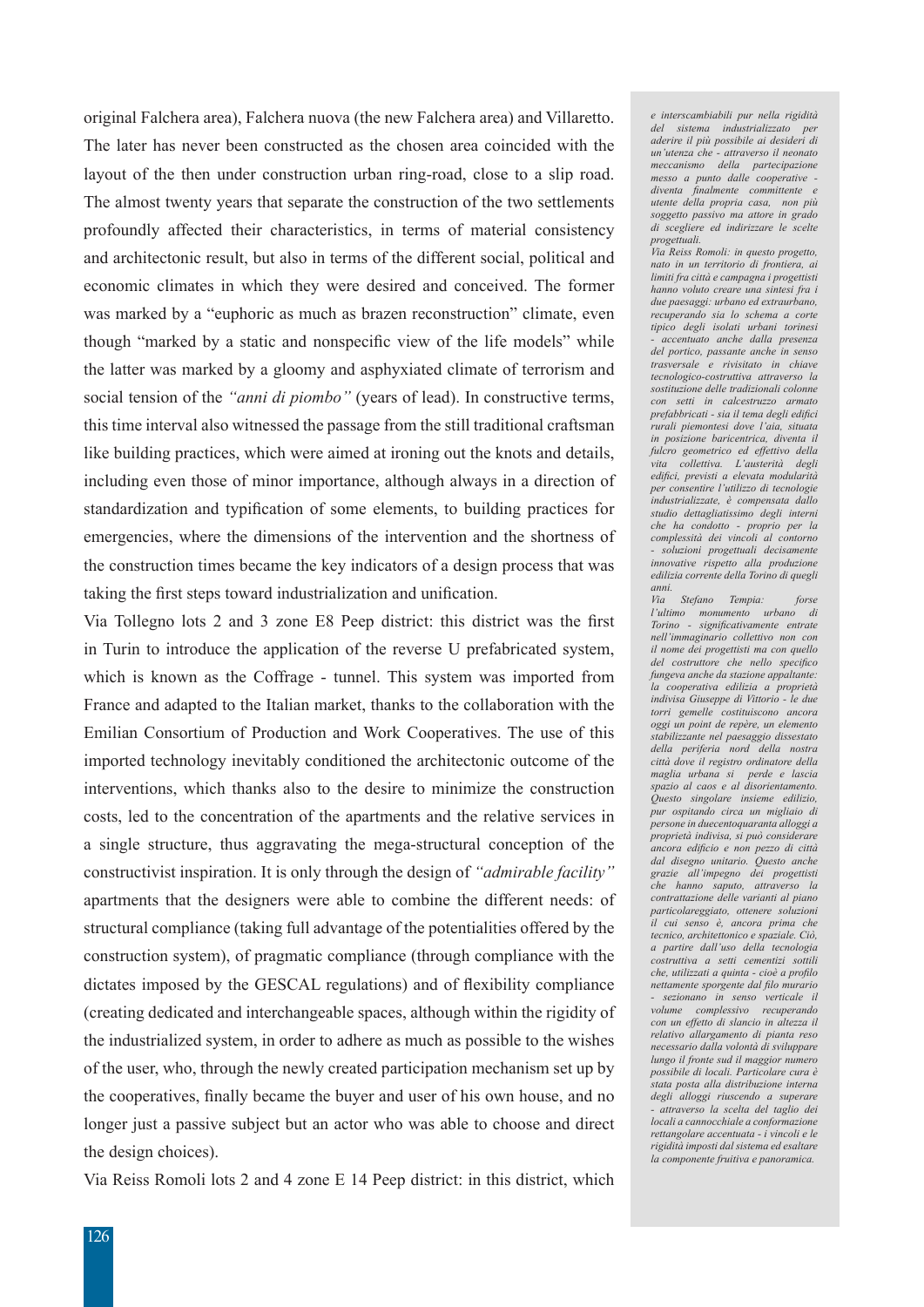arose in a marginal territory, on the border between the city and countryside, the designers wanted to create a synthesis between the two different kinds of landscape: urban and extra-urban. This was achieved by recuperating both the typical courtyard scheme of the urban blocks of houses in Turin, accentuated by the presence of arcades, even in a transversal direction and revisited, in a technological-constructive way, through the substitution of the traditional columns with separators in prefabricated reinforced concrete, and the theme of rural buildings in Piedmont, where the farmyard, situated in a barycentric position, became the geometric and real hub of collective life. The austerity of the buildings, conceived with an elevated modularity and in order to allow the use of industrialized technologies, was compensated by an extremely detailed study of the interiors. This, because of the complexity of the boundary restraints, led to decisively innovative design solutions, compared to the building practices commonly adopted in Turin in those years.

Via Stefano Tempia lots 3 and 4 zone E 23 Peep district: *"The latest urban monument in Turin, the first in more than a century that can be seen from afar, just like Superga, the Mole Antonelliana or the Rivoli Castle",* the Torri Di Vittorio still today constitutes a *point de repère,* a stabilizing element in an unstable landscape, that is, the northern suburbs of Turin, where the regular drawing of the urban layout is lost and gives way to chaos and disorientation. The Torri di Vittorio, in spite of housing about a thousand people in two hundred and forty joint ownership apartments, can still be considered a building and not a piece of city segregated by its unitary design. This result was obtained above all because of the efforts of the designers who, through negotiations pertaining to the variations of the detailed plan, were able to find solutions which, rather than technological, were architectonic and spatial. In other words, starting from the use of a thin cemented separator construction technology which, utilized perpendicular to the façade, that is, a method in which the profile, clearly sticking out from the wall, divided the overall volume in a vertical direction, with an effect of upwards movement. In this way, the relative enlargement of the floor, made necessary by the desire to develop the largest possible number of apartments as possible along the southern face, was recuperated. Particular care was taken in the distribution of the rooms in the apartments, and the constraints of rigidity imposed by the system were thus overcome- through the choice of dividing the premises into accentuated telescopic shaped rectangular rooms - and the fruition and panoramic aspects were exalted.

# **4. RESULTS**

Speaking about patents and industrialized construction systems also means, as

### *4. RISULTATI*

*Parlare di brevetti e di sistemi costruttivi industrializzati significa anche - di riflesso - parlare di*   $mutazioni$  dell'abitare, *domestici e di qualità della vita. La riflessione sull'habitat domestico e sulla qualità dell'abitare all'interno del tema più vasto della casa popolare affonda le sue radici nel Movimento Moderno, periodo di grande fermento culturale e innovazione sia in termini tecnologici sia, soprattutto, in termini sociali e prosegue in due momenti distinti che si possono così schematizzare: dal 1949 al 1963 con il piano INA – Casa e dal 1963 a tutti gli anni ottanta caratterizzati dai Piani per l'Edilizia Economica Popolare (PEEP). L'elaborazione dello studio del rapporto architettura, interni ed elementi di arredo trova il suo apice nel 1954 con la X Triennale nella quale l'attenzione non è più incentrata sulle singole cellule abitative: cucina, soggiorno, camera ecc., ma sull'intero alloggio inteso come sistema complesso di relazioni e di funzioni vitali. È questa l'ultima occasione di riflessione sull'unità di concezione fra interno ed esterno. A partire da questa data l'architettura degli interni viene pressoché ignorata, considerata una disciplina minore, ridotta a banale arredamento e l'attenzione al tema dell'edilizia sociale riguarda quasi esclusivamente il rapporto fra il nuovo insediamento e la città nelle sue implicazioni economiche e sociali. Il dibattito si sposta così ai concetti di "nucleo edilizio", "unità insediativa" e "quartiere" mentre il complesso dell'edilizia sociale è raramente documentato attraverso la qualità dei suoi alloggi. Anche il materiale fotografico dell'epoca riguarda principalmente i sistemi insediativi e, se documenta i singoli edifici, lo fa quasi sempre esclusivamente dall'esterno, come se la forma dell'alloggio fosse arrivata alla sua perfezione con gli studi del Movimento Moderno e bastasse, quindi, semplicemente replicarla. La qualità delle nuove abitazioni nella ricostruzione post bellica viene affidata all'Ufficio Architettura della Gestione Ina – Casa, diretto da Adalberto Libera fino al 1952. Tale ufficio ha prodotto una serie di fascicoli normativi: veri e propri manuali redatti allo scopo di indirizzare i progettisti verso scelte che garantissero la qualità delle nuove abitazioni. Fra le righe di questo insieme di "norme", "raccomandazioni" e "suggerimenti" distinti per "tipologie edilizie", "capacità degli alloggi" e "abitudini di vita", si legge una tensione verso l'aggiornamento dei modelli pur nel tentativo di differenziare gli interventi secondo declinazioni regionali. Per quanto riguarda la distribuzione interna dei singoli appartamenti, il* 

*dibattito s'incentra sostanzialmente su due luoghi simbolo: il salotto e l'ingresso. Il salotto - distinto o congiunto allo spazio della cucinapranzo - negli esempi più innovativi attraversa tutto il corpo di fabbrica prefigurando in modo evolutivo il tipo di alloggio "a cannocchiale" con il soggiorno-pranzo-cucina passante. Tale soluzione è largamente diffusa, a partire dagli anni ottanta,*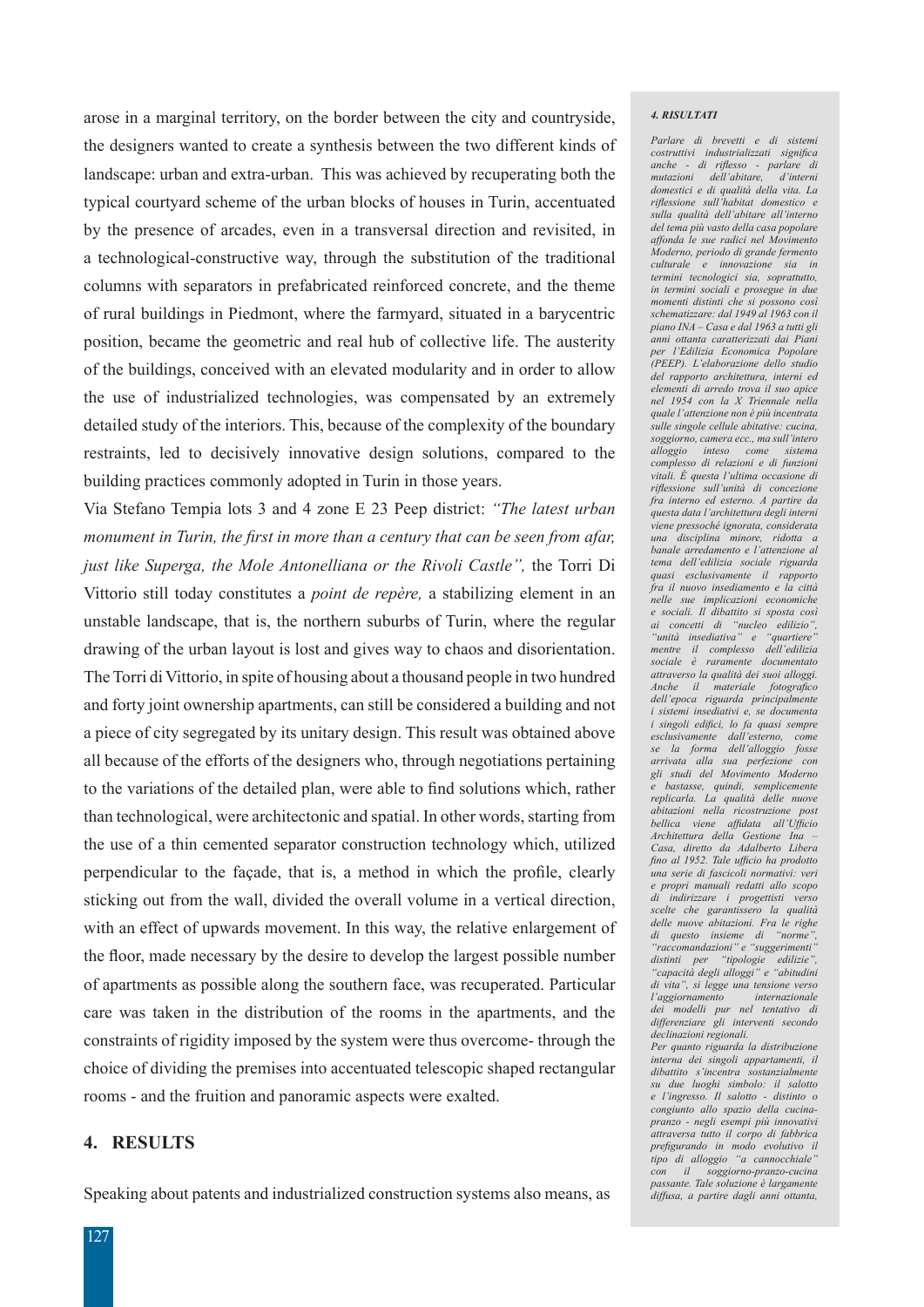a consequence, speaking about mutations in living, in domestic interiors and in the quality of life. The reflection on the domestic habitat and on the quality of life within the much wider theme of council houses is rooted in the Modern Movement, which was founded in a period a great cultural and innovation turmoil, in both technological and above all in social terms. This period can be divided into two distinct moments that can be summarized as follows: from 1949 to 1963, with the INA-Casa Plan, and from 1963 till the end of the eighties, which were characterized by the PEEP, Plans for the Building of Cheap Council Houses. The elaboration of the study of the architectural, interior and fittings relationship reached its peak in 1954 with the X Triennale, in which attention was no longer given to individual spaces: kitchen, sitting room, bedroom, etc., but rather to the apartment considered as a complex system of relations and of vital functions, as can be seen from the section named "*Della casa*" (about the house) in which seven apartments, which had been or were being constructed by public or private organizations, were shown. This was the last occasion of reflection on the unit of conception between interiors and exteriors. From this date onwards, attention to the architecture of interiors was almost completely ignored, as it was considered a discipline or minor importance, and was reduced to banal furnishings, while attention toward the theme of social building almost totally concerned the relationship between the new settlement and the city, considering its economic and social implications. The debate was thus moved to concepts of building nucleus, settlement units and districts, while the social building complex was rarely documented through the quality of its apartments. Even the photographic material of that time mainly dealt with the settlement systems, and if individual buildings were dealt with, this was done almost always from the outside, as if the shape of the apartment had reached perfection through the studies of the Modern Movement and it was therefore just enough to repeat it. The quality of the new houses in the post war period was entrusted to the Architectural Office of the Management of the INA Houses, which was under the direction of Adalberto Libera until 1952. This office produced a series of regulatory dossiers; these were real manuals drawn up with the purpose of directing designers toward choices that would guarantee the quality of new houses. Reading among the lines of this set of regulations, recommendations and suggestions, which were divided according to building typology, volume of the apartments and living habits, it is possible to observe that attention was directed toward the international updating of the models, while attempting to differentiate the interventions according to regional variations. As far as the internal distribution of the individual apartments is concerned, the debate

*come risposta in termini di caratteri distributivi ai vincoli imposti dai sistemi costruttivi industrializzati. L'ingresso, soglia limite fra il pubblico e il privato, oggetto di accorata contrattazione in termini di spazio e di qualità abitativa si presenta nella duplice accezione d'ingressosoggiorno o vano autonomo e definito. In particolare la soluzione distributiva che prevede l'ingresso separato dal soggiorno resta l'ultimo baluardo della volontà di autorappresentazione della classe operaia e di aderenza agli archetipi della classe borghese dalla quale prende le distanze in termini politici ma non ancora in termini di modelli abitativi.*

#### *5. CONCLUSIONI*

*Anche se gli alloggi realizzati dal piano INA-Casa hanno costituito un modello insuperato che ha travalicato i confini dell'edilizia popolare, il piano INA-Casa da un punto di vista politico - gestionale è stato oggetto di molte critiche fra le quali: il centralismo delle decisioni e la conseguente marginalità del ruolo delle amministrazioni locali nei processi decisionali; l'innesco di controversi meccanismi d'incremento della crescita fondiaria e, non in ultimo, la creazione dei quartierighetto risultato non solo della reale distanza fisica ma, anche e soprattutto, dell'assenza quasi totale di servizi primari. A partire da queste critiche i provvedimenti legislativi e normativi sull'edilizia pubblica dal 1962 al 1978 - anno del trasferimento di competenze dallo Stato alle Regioni – sono state occasione di verifica delle elaborazioni teoriche che gli architetti avevano maturato negli anni precedenti.* 

*L'antidoto alla crescita incontrollata della città concretizzatasi, precedentemente, in periferie anonime e stranianti, è stato ricercato nella "grande dimensione". Il carattere monumentale degli interventi ha rappresentato il tentativo dell'amministrazione pubblica di risanare un tessuto edilizio frammentato e cresciuto senza regole. Inoltre l'alto numero di abitanti insediati ha consentito di restituire alla città, nel rispetto degli standard urbanistici, grandi superfici destinate a servizi che nelle intenzioni dei progettisti e degli amministratori pubblici avrebbero dovuto diventare i nuovi luoghi della socialità. La grande dimensione degli interventi oltre alla volontà di riduzione dei tempi di esecuzione e dei costi degli alloggi ha portato inevitabilmente all'adozione di sistemi di prefabbricazione pesante ormai in declino negli altri paesi ma che costituivano - per l'incerta economia italiana - il simulacro di una possibile ripresa. Così se l'industrializzazione edilizia è stata la cifra dominante per tutti gli anni Settanta; le imprese di costruzione, detentrici di brevetti di prefabbricazione, sono state l'attore principale anche in fase di progettazione. L'uso di tecniche di prefabbricazione pesante ha capovolto il concetto razionalista che partiva dalle funzioni per arrivare alla forma dell'edificio. I brevetti e le tecniche di costruzione industrializzata hanno comportato vincoli determinanti anche nella scelta delle variabili*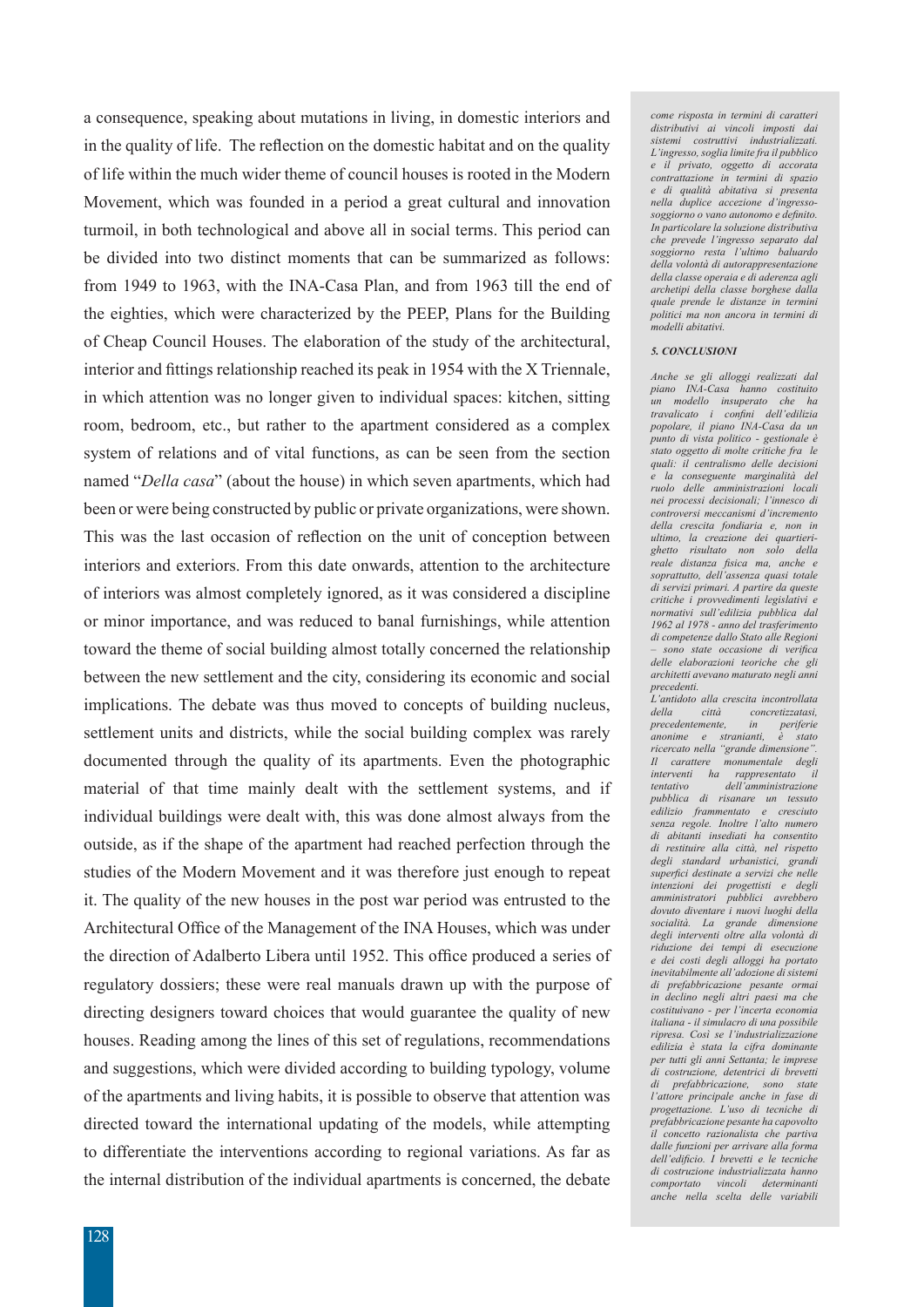was basically concentrated on two symbolic places: the sitting room and the entrance. The living room, whether divided from or joining the kitcheneating area, in the most innovative examples, crossed the entire apartment, prefiguring the skyglass type of solution in an evolutive manner, with the living room- through dining room-through kitchen. Such a solution was adopted extensively, starting from the eighties, as a response, in terms of distributive characteristics, to the restraints imposed by the industrialized construction systems. The entrance, the threshold between public and private, which had been the subject of sorrowful contractions, in terms of space and living quality, took on a dual role of entrance-sitting room or autonomous and defined space. In particular, the distributive solution that foresaw an entrance that was separated from the sitting room remained the ultimate rampart of the desire of self-representation of the working class and of adherence to the archetypes of the bourgeois class, from which it was important to distance oneself in terms of politics, but still not in terms of housing models.

# **5. CONCLUSIONS**

Although the apartments constructed according to the INA-Casa Plan constituted an unsurpassed model that exceeded the borders of council houses, the INA-Casa Plan has been the subject of a great deal of criticism from a political-managerial point of view: the centralism of the decisions and the resulting marginal nature of the role of the local administrators in the decisional processes, the triggering of controversial mechanisms of increases in land growth and last but not least, the creation of ghetto districts that resulted not only from the actual physical distance from the centre but also and above all from the almost total absence of primary services. Starting from these criticisms, the legislative and regulatory measures on public building from 1962 to 1978- the year of the transfer of jurisdiction from the State to the Regions – were occasions of verification of the theoretical elaborations that the architects had matured over the previous years. The antidote to the uncontrolled growth of the city previously realized in anonymous and estranging suburbs was searched for through the large dimension. The monumental nature of the interventions represented an attempt of the public administration to restore the fragmented building fabric that had grown without rules. Moreover, the high number of settled inhabitants made it possible to return large surface areas that were destined to services to the city, but at the same time respecting urban standards. These areas, according to the designers and public administrators, were to become the new places for socializing. The large dimensions of the

*distributive tanto che si può dire che l'industrializzazione edilizia e soprattutto la prefabbricazione per pannelli hanno costituito la*   $n$ egazione del secondo punto *Le Corbusier: la pianta libera. In particolare l'uso di pannelli di pareti e di solaio a grandezza di vano ha posto in diretta dipendenza la modulazione tecnologica degli elementi e la modulazione funzionale degli ambienti. Ovvero la struttura a pannelli portanti ha dettato le dimensioni entro le quali ha dovuto necessariamente inserirsi la trama distributiva. Si è generata, in questo modo, una corrispondenza obbligata fra le dimensioni dei vani affacciati sui due lati dell'edificio. Tale corrispondenza è stata risolta nello studio dei singoli alloggi secondo modalità opportunamente replicabili e, più precisamente attraverso l'opposizione delle seguenti dimensioni: soggiorno a cucina più bagno; camera a camera; due camere piccole a camera matrimoniale più bagno; vano scala a camera; vano scala più cucina a soggiorno; ecc.. A questa maggiore rigidezza dal punto di vista costruttivo è corrisposta, sul versante dell'interpretazione normativa, una maggiore flessibilità. Ovvero all'estrema rigidezza propria della normazione di origine funzionalista - basata su di un concetto del tutto astratto e teorico di uomo medio – ha fatto riscontro una maggiore flessibilità basata sulla normazione dei caratteri distributivi dell'alloggio derivata dall'estensione della "teoria della qualità" estesa alla ricerca statistica e all'indagine sperimentale in diretta connessione con le variazioni del modo di abitare. In questo periodo l'attenzione alla distribuzione interna degli alloggi e al tema dell'arredo è divenuta quasi irrilevante a fronte della grande dimensione; svilita in semplici aggiustamenti che consentano la ripetizione seriale del piano tipo e a elucubrazioni statistiche volte a riconnettere il numero dei posti letto con un'ipotetica composizione familiare delle nuove categorie di utenti.*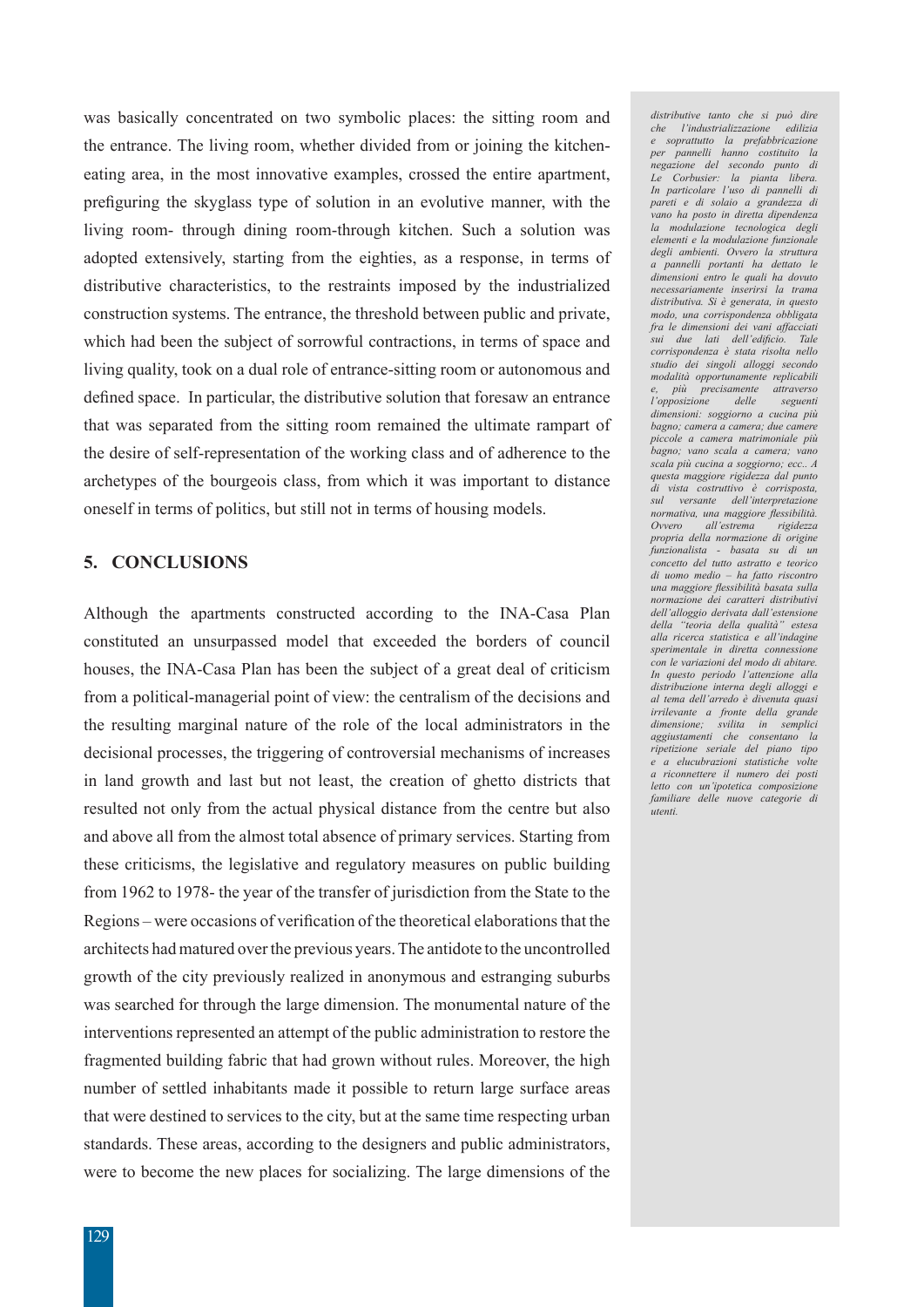interventions, as well as the desire to reduce the construction times and costs of the apartments, inevitably led to the adoption of heavy prefabrication systems, which were by then already in decline in other countries but which constituted, due to the uncertain Italian economy, a simulacrum of a possible recovery. Therefore, although building industrialization had been the dominant figure throughout the seventies, the construction companies, that is, the possessors of the prefabrication patents, were the main actors, even in the design phase. The use of heavy prefabrication techniques overturned the rationalist concept that started from the functions and arrived at the shape of the building.The patents and the industrialized construction techniques led to such determinant constraints, even in the choice of the distributive variables, that it is possible to say that building industrialization, and above all the prefabrication of panels, constituted the negation of Le Corbusier's second point: the free plant. In particular, the use of wall and floor panels of the same size as the room made the technological modulation of the elements directly dependent on the functional modulation of the environments. In other words, the load-bearing panel structure dictated the dimensions within which the distributive layout had to be inserted. In this way, an obligatory correspondence was generated between the dimensions of the rooms facing the two sides of the building. This correspondence was resolved in the study of the individual apartments by introducing opportunely repeatable modalities, and in particular through the opposition of the following dimensions: sitting room to the kitchen and bathroom, bedroom to bedroom, two small bedrooms to the main bedroom plus bathroom, stairwell to bedroom, stairwell plus kitchen to sitting room, etc. This greater rigidity, from the constructive point of view, was counterbalanced by a greater flexibility of interpretation of the regulations. In other words, in contrast to the extreme rigidity of the regulations of functionalist origin, which were based on a completely abstract and theoretical notion of the average man, a greater flexibility emerged. This flexibility, which was based on regulations pertaining to the distributive nature of the apartment, was derived thanks to the extension of the theory of quality to statistical research and experimental investigations connected directly to variations in the way of living.In that period, attention to the internal distribution of the apartments and to the theme of furnishings became almost irrelevant in front of the large dimensions; debasement into simple adjustments that allowed serial repetitions of the typical floor, and painstaking statistical work introduced in order to reconnect the number of bed places with the hypothetical family composition of the new categories of users.